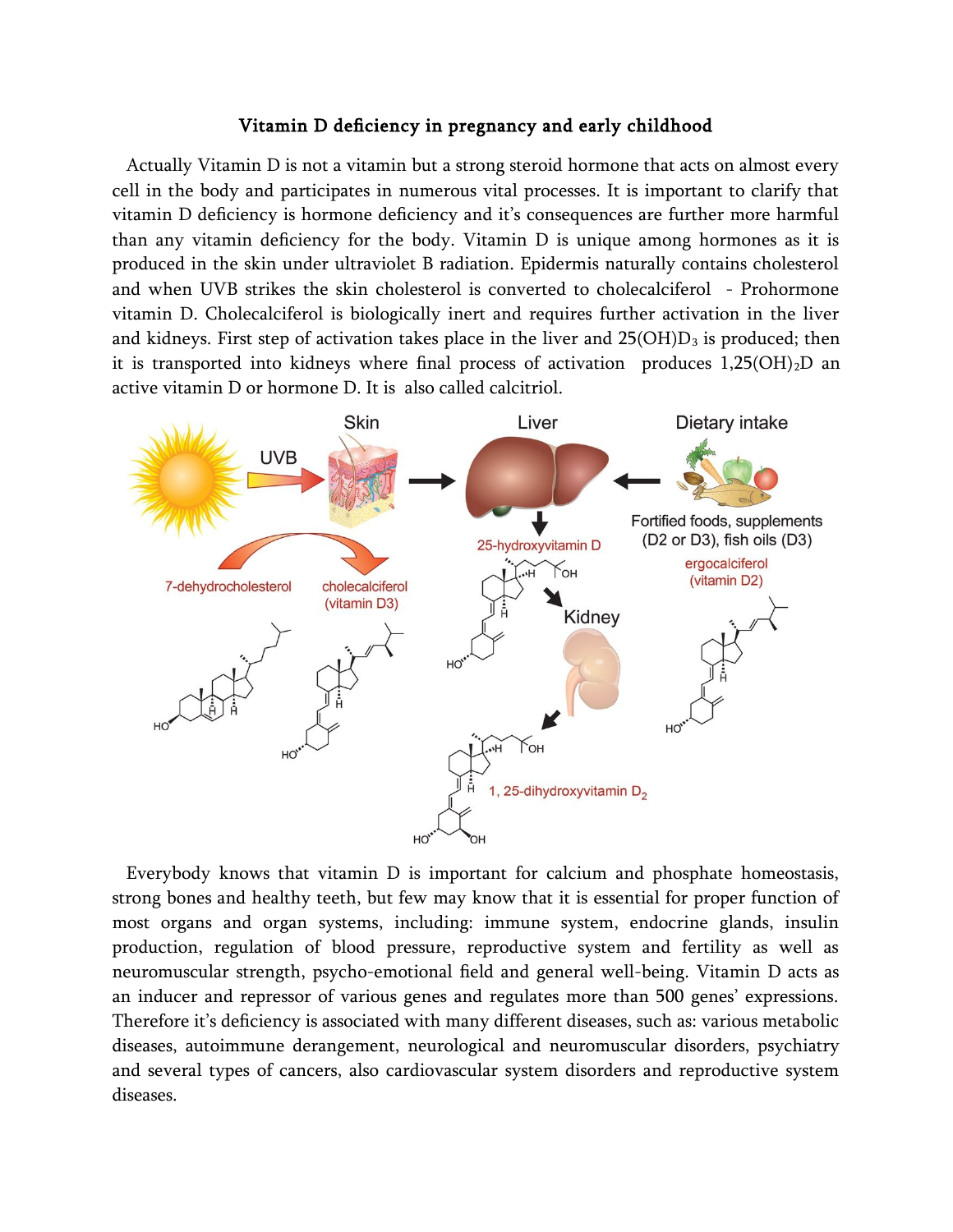Sunlight is the best and most natural source of vitamin D. Very few food naturally contain or are fortified with vitamin D. We can ingest maximum 10% of vitamin D from food to meet recommended daily requirements, other 90% we produce endogenously with the help of the UVB. Therefore vitamin D deficiency is mainly caused by inadequate sun exposure and/or using the sunscreens with SPF  $\geq$  30. Breastfeeding infants and children in early childhood can take vitamin D by two sources: mother's milk or supplementation. Only 10% of mother's vitamin D is transported into milk thereby mother should take high doses of vitamin D every day to sufficiently supply baby with adequate amount of it; Or infants and children in early childhood up to 2 years should take vitamin D supplementation under medical doctor's recommendation, including summer periods too.

Pregnancy and lactation, as well as early childhood, represent high risk factors for vitamin D deficiency. Therefore screening and adequate supplementation when needed, is crucial for normal course of pregnancy and fetal development. Vitamin D deficiency is mainly asymptomatic. The only way to confirm and diagnose vitamin D deficiency is to measure  $25(OH)D<sub>3</sub>$  level in the blood. The test does not need fasting or any kind of special preparation.

During the first and second trimesters, the fetus is developing most of its organ systems and laying down the collagen matrix for its skeleton. During the last trimester fetal skeleton calcification is taking place, therefore maternal demand for calcium is increased. To meet this demand, during whole pregnancy mother's kidneys, as well as placenta, produce increased amount of active vitamin D. Circulating concentrations of  $1,25(OH)_{2}D$  gradually increases according to trimesters, reaching its maximum in third trimester, that reflects its

responsibility for enhancing intestinal calcium absorption during pregnancy.

 Vitamin D deficiency may have harmful and deleterious consequences during pregnancy and early childhood. Vitamin D deficiency increases the risk of preeclampsia, preterm delivery, cesarean section, spontaneous abortion, low birth weight and gestational diabetes for pregnant women. And for infants vitamin D deficiency may have even worse results. Infants whose mother's had a severe vitamin D deficiency may have inborn rickets. Also in early childhood, vitamin D deficiency may cause rickets, that is characterized by softening of bones and it's deformities. These children are often found to have started walking late and prefer to sit down for longer



periods. The link between vitamin D deficiency and rickets is very clear and has been known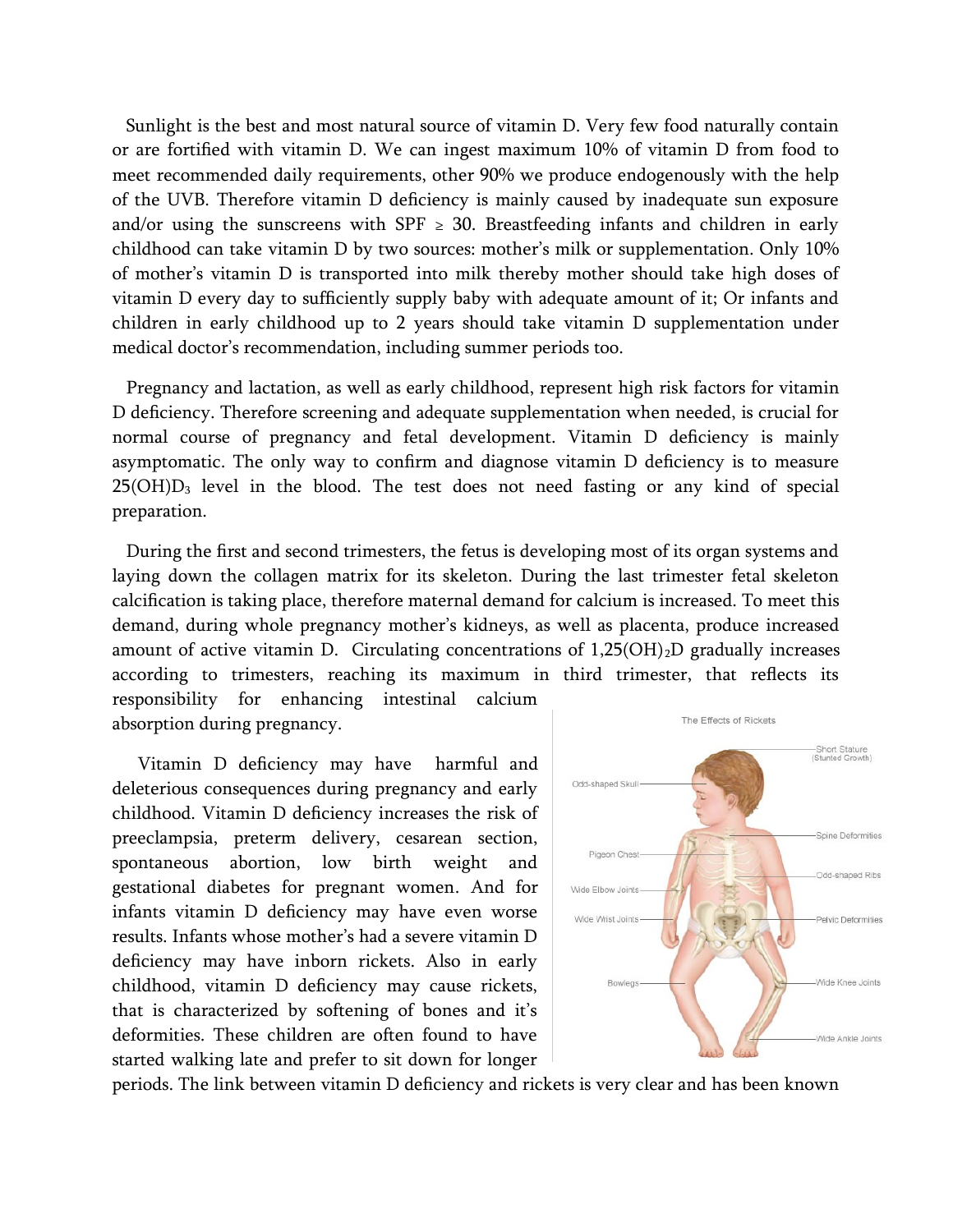for a long time. However very recent data shows us that vitamin D deficiency during pregnancy and early childhood may be far more dangerous than we could imagine.



Recently conducted studies show an association between developing a type 1 diabetes in adulthood and vitamin D deficiency during pregnancy and early childhood. Infants, who have vitamin D deficiency during pregnancy and first year after birth, are at increased risk for developing type 1 diabetes later in life. In one study that was done in Finland, infants who received particular dose of vitamin D during the first year of life, reduced their risk of developing type 1 diabetes in the ensuing 31 year by 88%. Vitamin D deficiency has negative impact on immune system in terms of decreasing its ability to fight against infections. There is strong correlation between frequent oral and respiratory tract infections and vitamin D deficiency in childhood. In one Japanese study children who received particular amount of vitamin D from

December through March compared with placebo, reduced their risk of influenza A by 42%. Vitamin D in essential for cardiovascular health in children and adolescents. African-American normotensive children who received high dose compared with low dose of vitamin D for 16 weeks in a randomized controlled trial had significantly lower arterial wall stiffness. Many observational studies confirm that children whose mothers were vitamin D deficient are more prone to develop autoimmune and neurological disorders later in adulthood including such serious diseases as: multiple sclerosis, asthma and autism.

Obviously we know only a small piece of the puzzle what vitamin D deficiency may cause during pregnancy and what consequences it may have later in life. To answer these questions larger and better organized randomized controlled trials are needed. Before it is done we should try to diagnose and treat vitamin D deficiency during pregnancy and early childhood on time to avoid its known and potential harms and gain its skeletal and non-skeletal benefits.

The article was prepared by Natia Vashakmadze References: